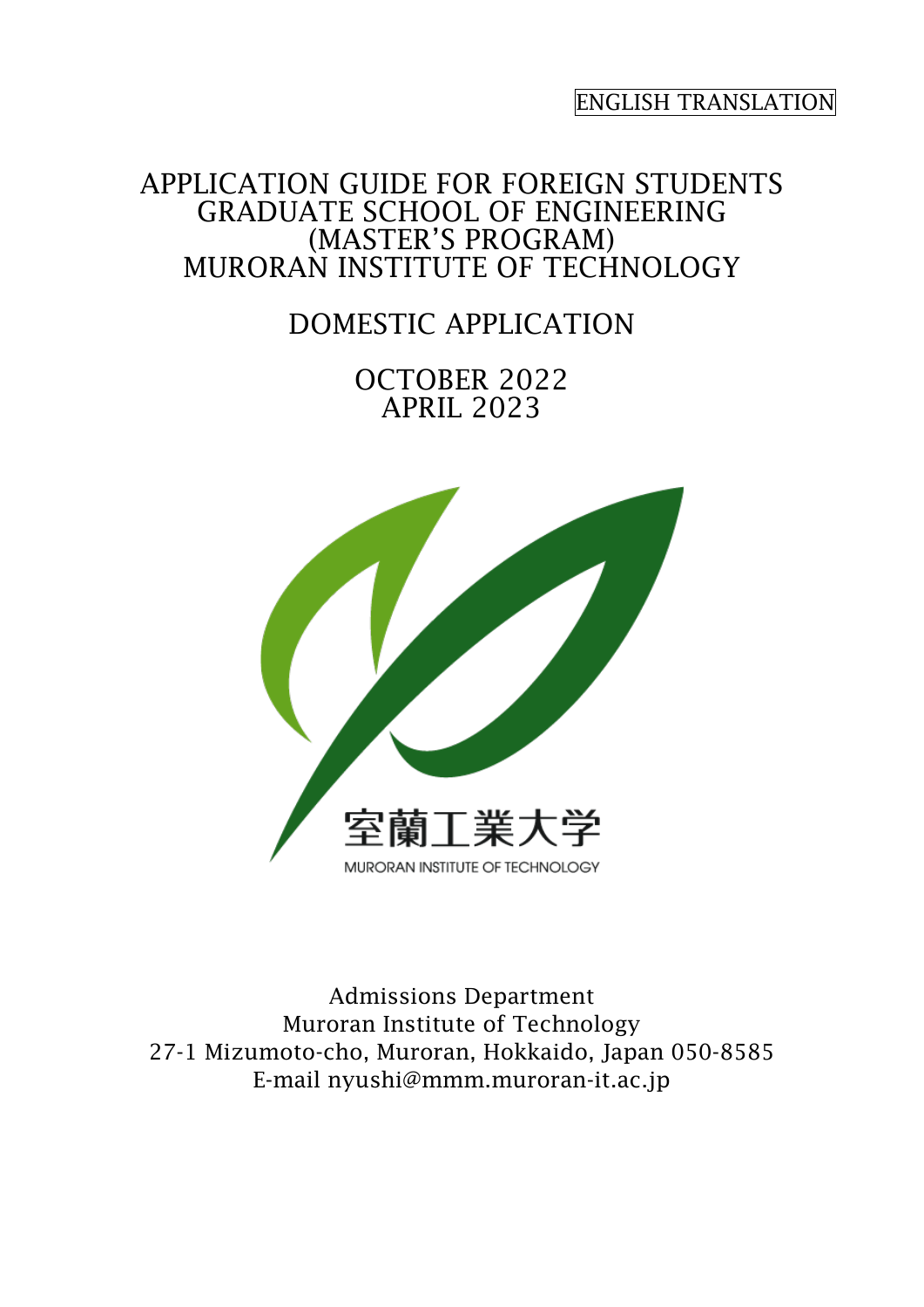#### < To Applicants>

- You must discuss your research theme thoroughly with a faculty member whom you want to be your supervisor before submitting your application.
- Muroran Institute of Technology has established the "Muroran Institute of Technology Security Export Control Regulations" in accordance with the "Foreign Exchange and Foreign Trade Act", and rigorously screens Foreign students. Foreign applicants who fall under any of the conditions set out in said regulations may be unable to enter their desired course or program.
- All dates and times stated in this guideline are based on Japan Standard Time.

# **The information in this document is subject to change depending on the spread of COVID-19 infection.**

**Any changes will be announced on the institute's official website.**

## On the Handling of Personal Information

Muroran Institute of Technology (Muroran IT) complies with Personal Information Protection Act and other applicable ones and attempts to protect your personal information in accordance with MuroranIT's Personal Information Management. Personal information submitted to Muroran IT in the form of application documents

will be used for selecting applicants for admission and as resources for reviewing the method for selecting applicants for admission. For admitted students, personal information will be used for registrar work (student registry, learning assistance, etc.) and student support (tuition exemption, scholarship, etc.).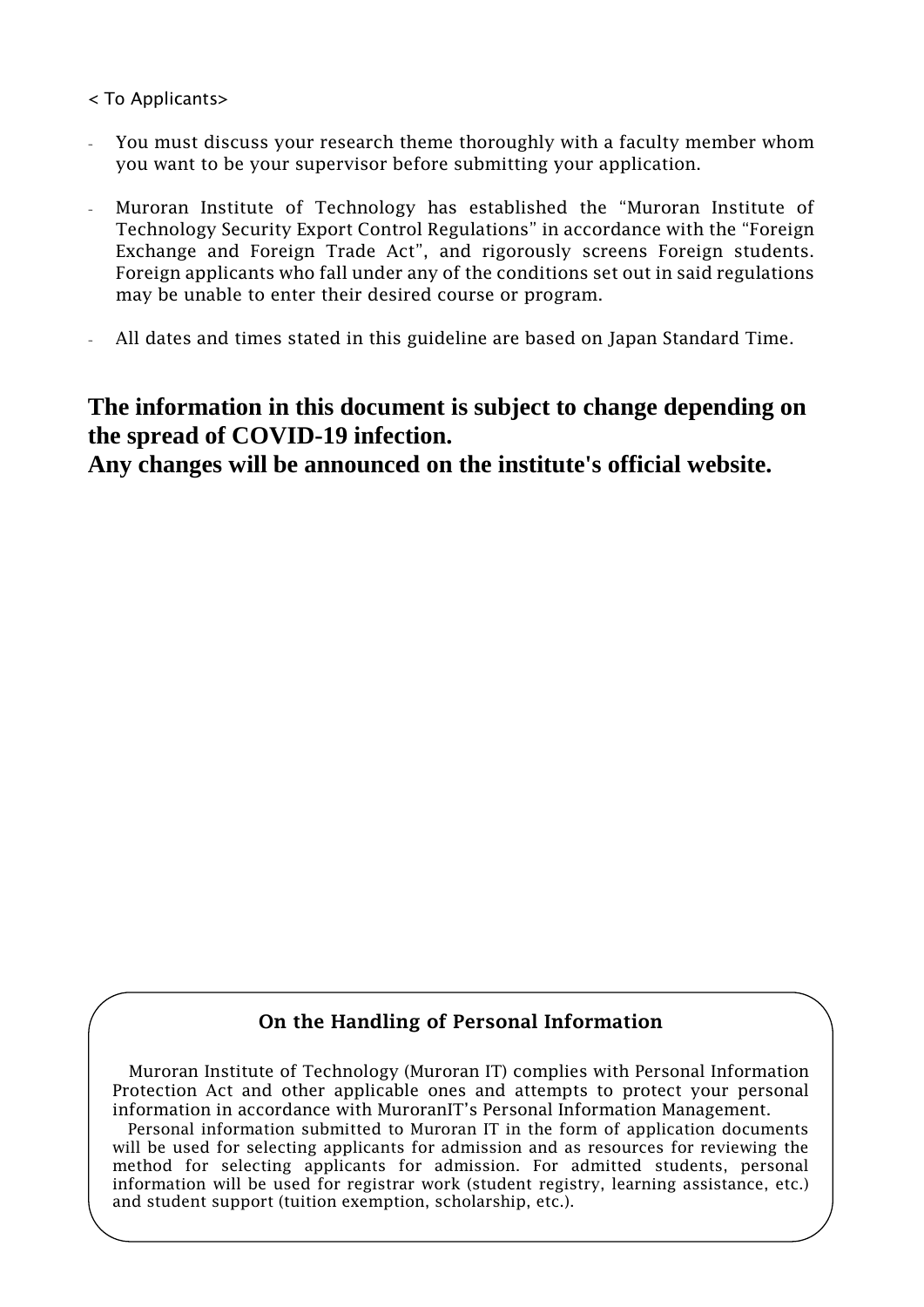# V Foreign Student Entrance Examination (Domestic Applications)

# 1 Number of Admissions

# Enrollment in October 2022

| Division                                                    | Course                                                | Number of Admissions   |  |
|-------------------------------------------------------------|-------------------------------------------------------|------------------------|--|
|                                                             | Course of Applied Chemistry                           |                        |  |
| Division of                                                 | Course of Chemical and Biological Engineering         |                        |  |
| Sustainable and<br>Environmental                            | Course of Architecture and Building<br>Engineering    |                        |  |
| Engineering                                                 | Course of Civil Engineering                           |                        |  |
|                                                             | Course of System Engineering for Public Works         |                        |  |
|                                                             | Course of Mechanical Engineering                      |                        |  |
| Division of                                                 | <b>Course of Robotics</b>                             |                        |  |
| Production<br>Systems                                       | Course of Aerospace System Engineering                | A few in each division |  |
| Engineering                                                 | Course of Materials Science and Engineering           |                        |  |
|                                                             | Course of Applied Physics                             |                        |  |
|                                                             | <b>Course of Computer Systemics</b>                   |                        |  |
| Division of<br>Information and<br>Electronic<br>Engineering | Course of Intelligent Informatics                     |                        |  |
|                                                             | Course of Electrical and Communication<br>Engineering |                        |  |
|                                                             | Course of Electron Device and Instrumentation         |                        |  |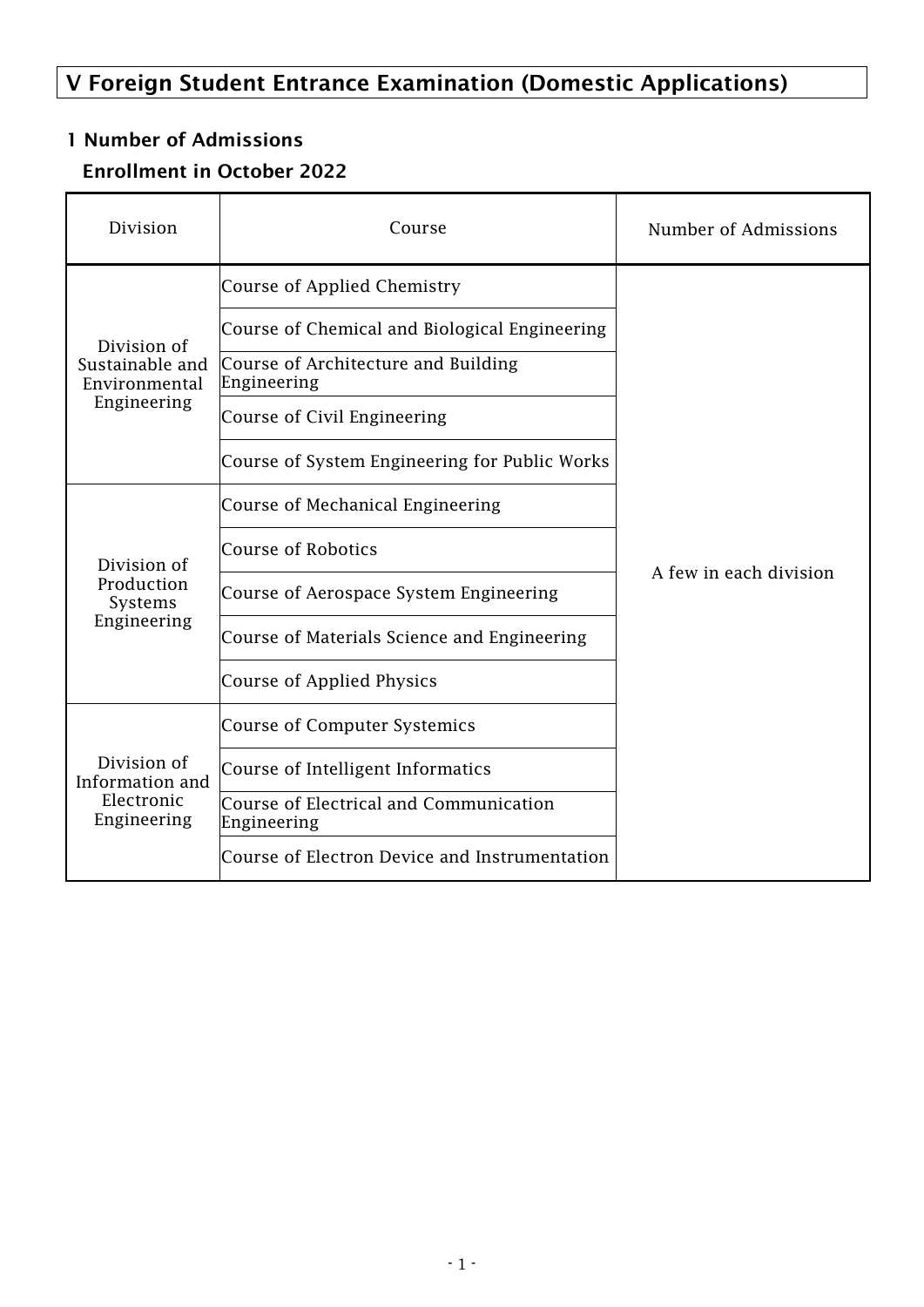# Enrollment in April 2023

| Division                                                    | Course (Provisional name)                          | Number of Admissions |           |
|-------------------------------------------------------------|----------------------------------------------------|----------------------|-----------|
|                                                             |                                                    | 1st call             | 2nd call  |
| Division of                                                 | Course of Chemical and Biological Systems          |                      | To be     |
| Sustainable and<br>Environmental                            | Course of Architecture and Building<br>Engineering |                      |           |
| Engineering                                                 | Course of Civil Engineering                        |                      |           |
| Division of                                                 | Course of Robotics and Mechanical Engineering      | A few in each        |           |
| Production<br>Systems<br>Engineering                        | Course of Aerospace Engineering                    | division             | announced |
|                                                             | Course of Physics and Materials Science            |                      |           |
| Division of<br>Information and<br>Electronic<br>Engineering | Course of Computer Systemics                       |                      |           |
|                                                             | Course of Electrical and Electronic Engineering    |                      |           |

Note: The second call for applications for April 2023 admissions depends on whether the positions have been filled or not. Information about the second call for applications, as well as the number of positions still available will be posted on the official Muroran IT website in November 2022

# 2 Admission period

This examination applies to applicants applying for admission in October 2022 and April 2023. Examinations are held in late August or late February.

# 3 Eligibility for Application

The applicant must have a nationality other than Japanese, and at least one of the following points must apply to the applicant.

※ For an applicant for admission in April 2023, please replace September 2022 with March 2023.

- (1) An applicant who has graduated or will graduate by September 2022 from a Japanese university.
- (2) An applicant who has received a bachelor's degree from NIAD-QE (NIAD-QE = National Institution for Academic Degrees and Quality Enhancement of Higher Education), or will receive a bachelor's degree from NIAD-QE by September 2022.
- (3) An applicant who has completed or will have completed by September 2022, 16 years of formal education in an overseas country.
- (4) An applicant who has completed or will have completed by September 2022, a correspondence course of study for 16 years by an applicable school overseas in subjects that are equivalent to those taken in a Japanese school.
- (5) An applicant who has or will have completed a course of study for 16 years by September 2022 from an actual educational institution that has an appropriate system of education, and has been separately designated by the Ministry of Education, Culture, Sports, Science and Technology - Japan.
- (6) An applicant who has or will have completed a special course in a vocational school by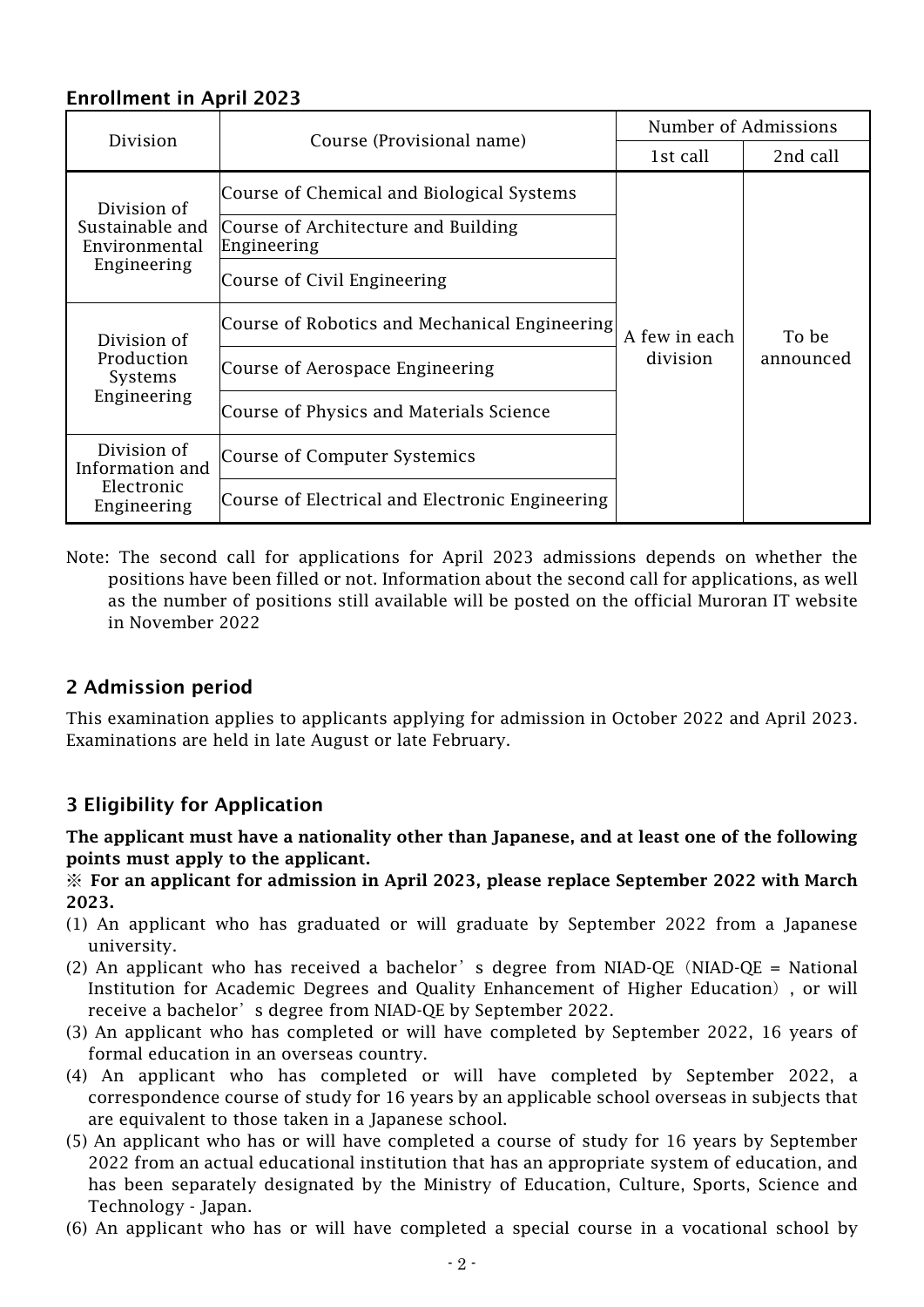September 2022 (limited to the schools with a course term of 4 years or more and which meet the standards established by the Ministry of Education, Culture, Sports, Science and Technology - Japan.)

- (7) An applicant who fulfills at least one of the conditions below by September 2022:
	- a. the person who has been enrolled in a University for three or more years.
	- b. the person who has completed 15 years of formal education in an overseas country.
	- c. the person who has completed 15 years of formal education through correspondence classes which were taken in Japan from an overseas school.
- d. the person who has studied at a university that has been ranked and has been designated by the Ministry of Education, Culture, Science and Technology - Japan. (this is limited to the person who has completed 15 years of formal education in an overseas country)
- (8) An applicant who has been individually screened for admission eligibility by this institution's graduate school and has shown to have an equivalent or greater academic ability to that of a person with a university graduation, and who will have reached the age of 22 by September 2022.
- Note:It is necessary for applicants who are applying under the eligibility rules (7) or (8) to be screened in advance in order to determine their eligibility, so they will need to complete the qualifying examination record (form specified by the graduate school of Muroran Institute of Technology). Attach a document about your research activities, as well as a copy of their graduation certificate and Academic Transcripts. These documents must be sent to the Admissions Department by the following dates.

[Enrollment in October 2022] Friday, June 24, 2022

[Enrollment in April 2023]

For the 1<sup>st</sup> Call for Applications: Friday, June 24, 2022 For the 2nd Call for Applications: Friday, November 11, 2022

## 4 Preliminary consultation

If you are physically challenged and need special assistance for entrance examinations and/or school attendance, you must make a request to Admission Office for the extra care in advance. Please inform us of those above as soon as possible so that Muroran IT can prepare for and deal with your request.

In addition, the Admission Office provides consultations for entrance examinations and school attendance throughout the year. You must also notify in advance if you use an acoustic aid, a wheelchair or other daily support tools in the same way.

## 5 Application Procedures

```
(1) Registration Period and Submission of Application Documents
[Enrollment in October 2022]
    Monday, July 25, 2022 - Monday, August 1, 2022
```
[Enrollment in April 2023] For the 1<sup>st</sup> Call for Applications: Monday, July 25, 2022  $-$  Monday, August 1, 2022 For the 2<sup>nd</sup> Call for Applications: Monday, January 16, 2023  $-$  Friday, January 20, 2023

(A) If you bring the application in person, the office is open from10 :30 a.m. to 4:00 p.m. (excluding Saturday and Sunday)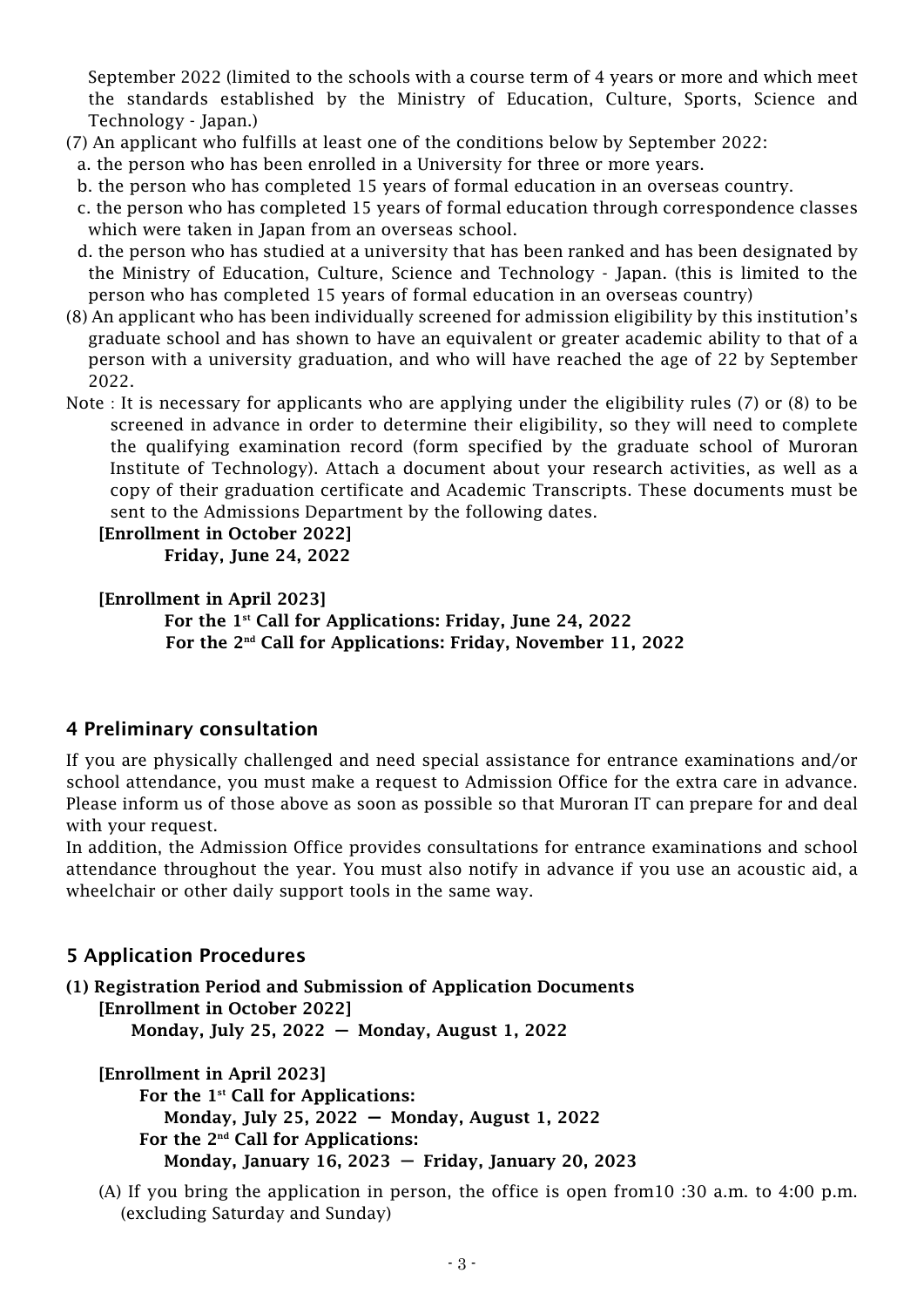(B) If you mail the application, it must reach the office by 4:00 p.m. on the last day of the registration period.

### Note: Send the documents by registered mail, and write the following on the outside of the envelope in red ink: "Domestic Application Materials for the Master's Course for International Students".

#### (2) Submission of application documents

Admissions Department, Muroran Institute of Technology 27-1 Mizumoto-cho, Muroran, Hokkaido, Japan 050-8585 TEL 0143(46)5162

#### (3) Documents to be Submitted

| Documents to be Submitted                                                                        | Remarks                                                                                                                                                                                                                                                                                                                                                                                                                                                                                                                                                                                                                                                                                               |
|--------------------------------------------------------------------------------------------------|-------------------------------------------------------------------------------------------------------------------------------------------------------------------------------------------------------------------------------------------------------------------------------------------------------------------------------------------------------------------------------------------------------------------------------------------------------------------------------------------------------------------------------------------------------------------------------------------------------------------------------------------------------------------------------------------------------|
| (A) Application Form<br>(Form A)                                                                 | Read each document carefully before filling it in.                                                                                                                                                                                                                                                                                                                                                                                                                                                                                                                                                                                                                                                    |
| (B) Examination Card $\cdot$<br>Photograph Card<br>(Form B)                                      | The photograph of applicant with upper body facing front<br>should be taken within 3 months of the date of application<br>(size 4 cm $\times$ 3 cm). Paste it in the designated space.                                                                                                                                                                                                                                                                                                                                                                                                                                                                                                                |
| Attach<br>(C)<br>Form<br>to<br>Payment Certificate<br>(Form B)<br>[Screening fee:<br>30,000 JPY] | The Screening fee should be paid at the counter of the<br>Japan Post Bank or a post office, a regular bank, or other<br>financial institution using the sheet provided by the<br>university, and the transfer payment certificate (for clients)<br>received by you should be attached to the specified space<br>and then submitted. The details can be confirmed in (4)<br>How to Pay for the Screening Fee below.<br>[For Japanese Government Scholarship students]<br>The Screening fee is unnecessary. Instead of the transfer<br>payment certificate, a certificate of government-sponsored<br>foreign student (free format) should be submitted<br>(prepared by the school you are enrolled in.) |
| (D) Return Address Card<br>(Form C)                                                              | This card will be used to send an acceptance letter and<br>other documents for the admission procedure, so be sure<br>to submit this card after writing the same name and<br>address in all the columns.                                                                                                                                                                                                                                                                                                                                                                                                                                                                                              |
| (E) Academic Transcripts                                                                         | This should be drawn up by the president of the school last<br>attended, and should be submitted in a sealed envelope.<br>However, applicants who graduated or who are to graduate<br>from Muroran IT need not submit this document.                                                                                                                                                                                                                                                                                                                                                                                                                                                                  |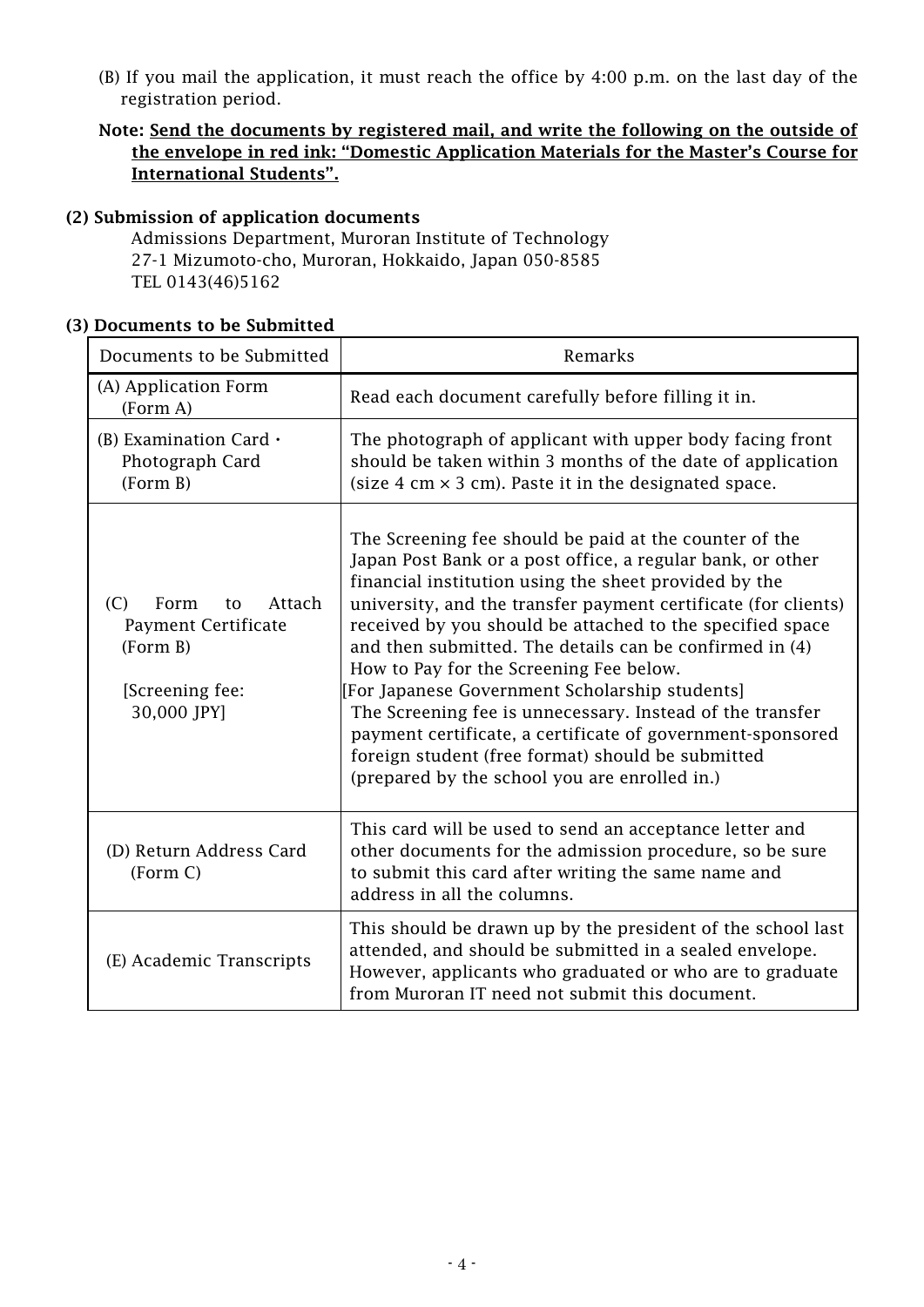| (F) Certificate of<br>Graduation(Completion)<br>or Certificate of<br>Projected Graduation<br>(Completion)<br>(Original or Certified Copy) | The certificate of graduation (completion) should be drawn<br>up by the president of the university last attended. (A<br>certificate issued by a public agency with the same contents<br>as the original is also acceptable.)<br>Applicants who are applying under "2 Eligibility for<br>Application (2)-Applicants who have received a bachelor's<br>degree from NIAD-QE." must submit the graduation<br>certificate, and applicants who are planning to graduate<br>September 2022, must submit a "Projected Graduation<br>Certificate". (The same applies to applicants for admission<br>in April 2023 who plan to graduate in March 2023.)<br>In addition, applicants who have not submitted the<br>application for graduation must fill in the document<br>"Intention to Apply for Graduation Certificate," and submit<br>it with the other application documents.<br>However, applicants who graduated or who are to<br>graduate from Muroran IT need not submit this document. |
|-------------------------------------------------------------------------------------------------------------------------------------------|---------------------------------------------------------------------------------------------------------------------------------------------------------------------------------------------------------------------------------------------------------------------------------------------------------------------------------------------------------------------------------------------------------------------------------------------------------------------------------------------------------------------------------------------------------------------------------------------------------------------------------------------------------------------------------------------------------------------------------------------------------------------------------------------------------------------------------------------------------------------------------------------------------------------------------------------------------------------------------------|
| (G) Letters of<br>Recommendation<br>(Free format)                                                                                         | A letter from the supervisor the applicant seeks at Muroran<br>Institute of Technology and another letter from either<br>his/her superior at work or the president of the university<br>last attended.                                                                                                                                                                                                                                                                                                                                                                                                                                                                                                                                                                                                                                                                                                                                                                                |
| (H) Statement of Purpose<br>(Form E)                                                                                                      | The statement of purposes or reasons for applying for<br>Master's course should be outlined in about 400 letters.                                                                                                                                                                                                                                                                                                                                                                                                                                                                                                                                                                                                                                                                                                                                                                                                                                                                     |
| (I) TOEIC Official score<br>Certificate or TOEIC IP<br>Score Report                                                                       | (Only for those who choose English as a Common Course<br>and use the score of the Public Test or IP Test taken in<br>advance)<br>The score must have been obtained by taking the test on or<br>after May 2021.<br>If you are using the score of TOEIC public test, please<br>submit the original of "Official Score Certificate", and if you<br>are using the score of TOEIC IP test, please submit the<br>original of "Score Report (Personal Score Report)". (The<br>submitted original will be returned when the examination<br>card is sent.)<br>*Submission of scores after application will not be<br>accepted.<br>Even if you apply to use the score of the public test or IP<br>test that you took before the examination, you can take the<br>IP test on the day of the examination. In this case, the score<br>of the higher score will be used.                                                                                                                            |
| (J) A Certificate of<br>residence or a copy of a<br>residence card                                                                        | Submit a copy of a certificate showing your status of<br>residence and period of stay. For applicants who are living<br>in countries other than Japan at the time of the application,<br>however, please submit a copy of your passport.                                                                                                                                                                                                                                                                                                                                                                                                                                                                                                                                                                                                                                                                                                                                              |

٦

Notes:

I. For items (A), (B), (C), (D)and(H), use the forms provided by Muroran IT.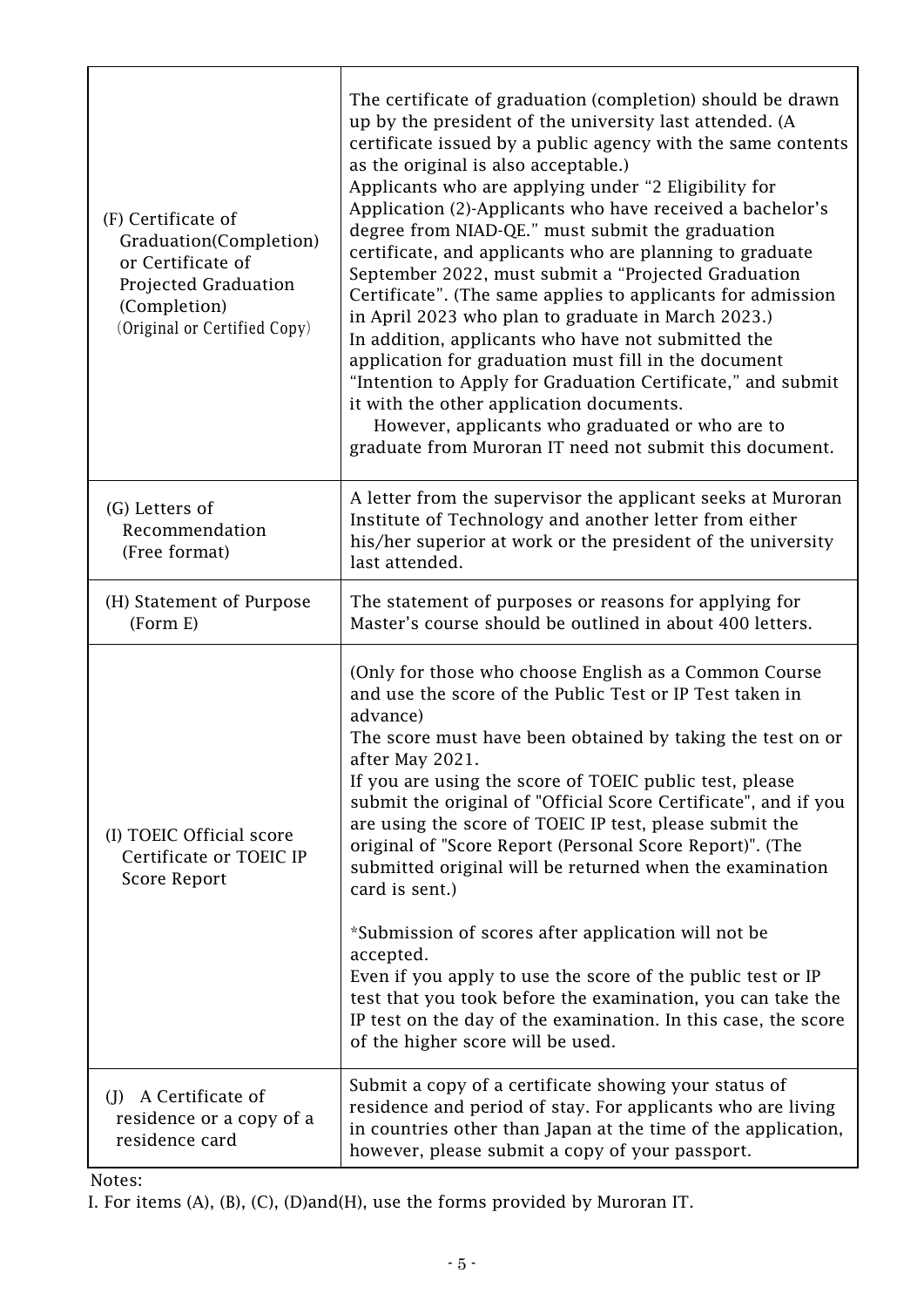- II. The application documents shall be written in Japanese. Among them, those prepared by foreign schools or institutions shall be attached with Japanese or English translations.
- III. According to the guidelines for implementing the Japanese Government MEXT Scholarship (Ministry of Education ruling on March 31, 1954), foreign students with a Japanese Government scholarship, as well as foreign students sponsored by the Japanese Government may submit the negotiation documents for their scholarship and sponsorship in place of items (F) and (G).
- IV. Incomplete application documents will not be accepted.
- V. An academic advisor you desire may not be available due to retirement, etc., so confirm available advisors in our official website below.
- VI. Before going through application procedures, the applicant should seek the advice of his or her desired academic advisor for the contents of education/study, etc.

#### (4) How to Pay for the Screening Fee

Bring the screening fee of 30,000 JPY to the Japan Post Bank at the post office, a regular bank or other financial institution, and use the payment transfer form provided. Then paste the receipt on the "Receipt of Screening Card" in the space provided, and submit the card with the other application documents.

- (A) Use the 5-page form provided by Muroran IT, and fill in the necessary information.
- (B) Make sure the appropriate amount is written on the form and give it to the teller with 30,000 JPY, and service charge. (You may not use an ATM to make this payment, so be sure to go to the teller at the counter.)
- (C) When you receive the receipt of payment, make sure the date is stamped on the paper.
- (D) Paste the receipt in the space provided on the "Receipt for Screening Fee" card, and submit it with the other application documents.
- (E) The applicant is responsible for paying the service charge.
- Payment Period for the Screening Fee

[Enrollment in October 2022] Tuesday, July 19, 2022  $-$  Monday, August 1, 2022

[Enrollment in April 2023]

For the 1<sup>st</sup> Call for Applications:

Tuesday, July 19, 2022  $-$  Monday, August 1, 2022

For the 2<sup>nd</sup> Call for Applications:

Monday, January 9, 2023  $-$  Friday, January 20, 2023

Allow yourself plenty of time to complete the registration procedures in order to finish on time.

#### (5) Points to keep in mind regarding the application procedures

(A) Except for the following reasons, the Screening fee will not be returned. In the case that the screening fee was paid, but no application documents were submitted nor received by the institute, or in the case that the screening fee was paid in duplicate. In either of these cases, request for the return of the screening fee as soon as possible. For details, check the official website of Muroran IT:

https://muroran-it.ac.jp/entrance/gsee/guidelines\_gs/ (in Japanese only)

#### [Enrollment in October 2022]

Friday, August 19, 2022

#### [Enrollment in April 2023]

For the 1st Call for Applications: Friday, August 19, 2022 For the 2nd Call for Applications: Friday, February 24, 2023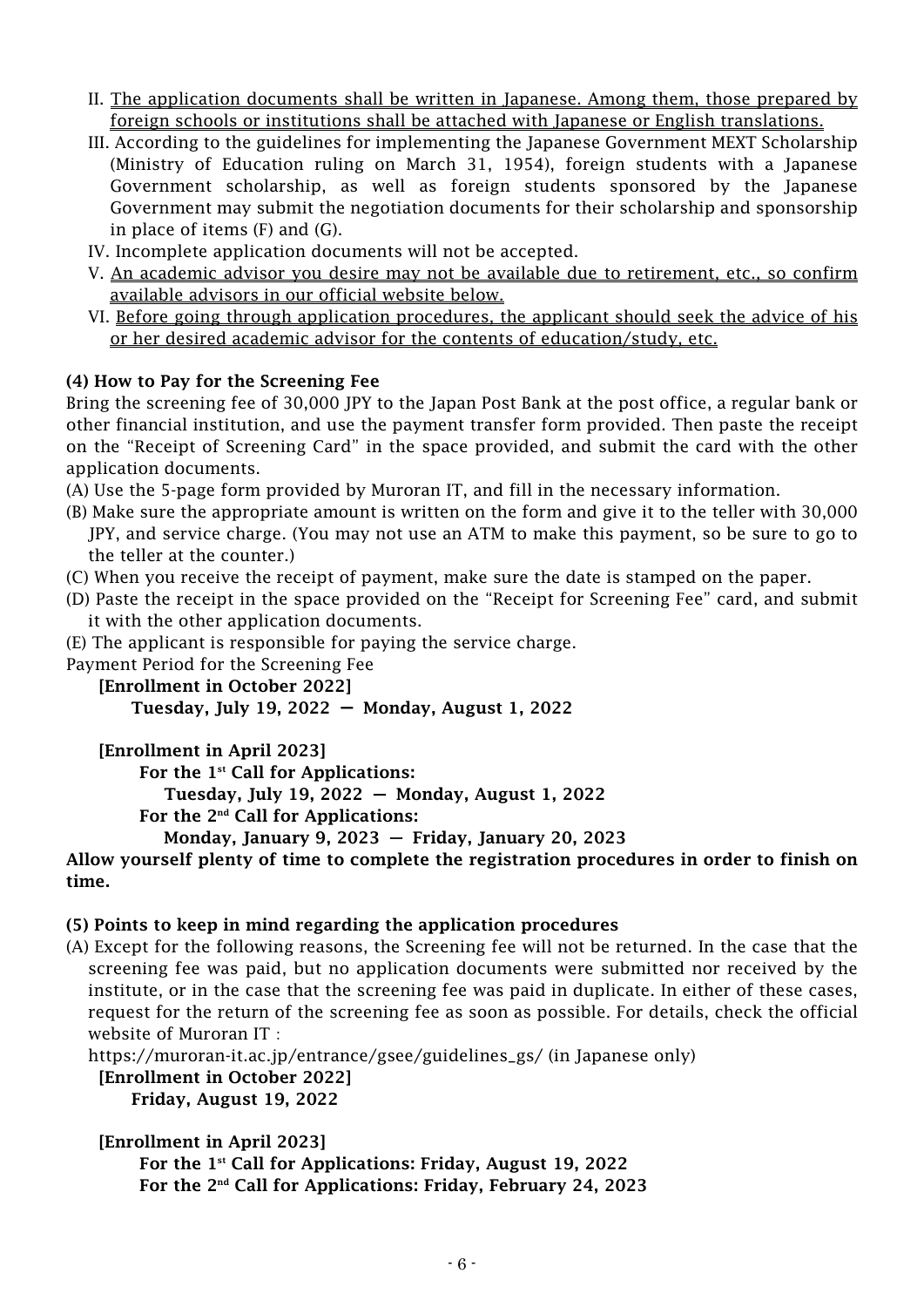For questions regarding, the return of the Screening fee contact: Admissions Department Muroran Institute of Technology

27-1 Mizumoto-cho, Muroran, Hokkaido, Japan 050-8585

- (B) The application will not be accepted if the Screening fee has not been paid, or if the receipt has not been attached in the space provided on the "Receipt for Screening Fee" card.
- (C) No changes may be made in the division which applicant majors after the application has been accepted.
- (D) Notify the Admission Office by phone or fax as soon as possible, if there are any changes to the contact information of the applicant.

#### (6) Examination Card

The Examination Card will be sent to Applicants for the date as follow. If you do not receive that on the date, Contact to Admissions Department.

[Enrollment in October 2022] Monday, August 8, 2022

[Enrollment in April 2023]

For the 1st Call for Applications: Monday, August 8, 2022 For the 2nd Call for Applications: Monday, January 30, 2023

### 6 Screening Procedure

#### (1) Screening of the Applicant

Evaluation will be based on a written examination, an oral examination, as well as transcripts from the applicant's last school attended. All Examinations is held on Japanese or English you choose Language when you apply.

#### (2) Scoring

| Achievement Test   |                      | Oral Examination /                                          |       |
|--------------------|----------------------|-------------------------------------------------------------|-------|
| Japanese / English | Specialized Subjects | Transcripts from the<br>applicant's last school<br>attended | Total |
| 200                | 600                  | 200                                                         | 1,000 |

If Applicants select "English" as the Examination language, the TOEIC score of 470 points will be converted into an English score of 140 points. The TOEIC score of 590 or more is used as a uniform English score of 200. And the TOEIC score is less than 220, the English score will be 15 points.

<Conversion Method>

(590 < The TOEIC Score): The English Score = 200 points (220  $\le$  The TOEIC Score < 590): [The English Score = 0.5  $\times$  The TOEIC Score - 95] points (The TOEIC Score < 220): The English Score = 15 points

About the TOEIC Score: https://www.iibc-global.org/index.html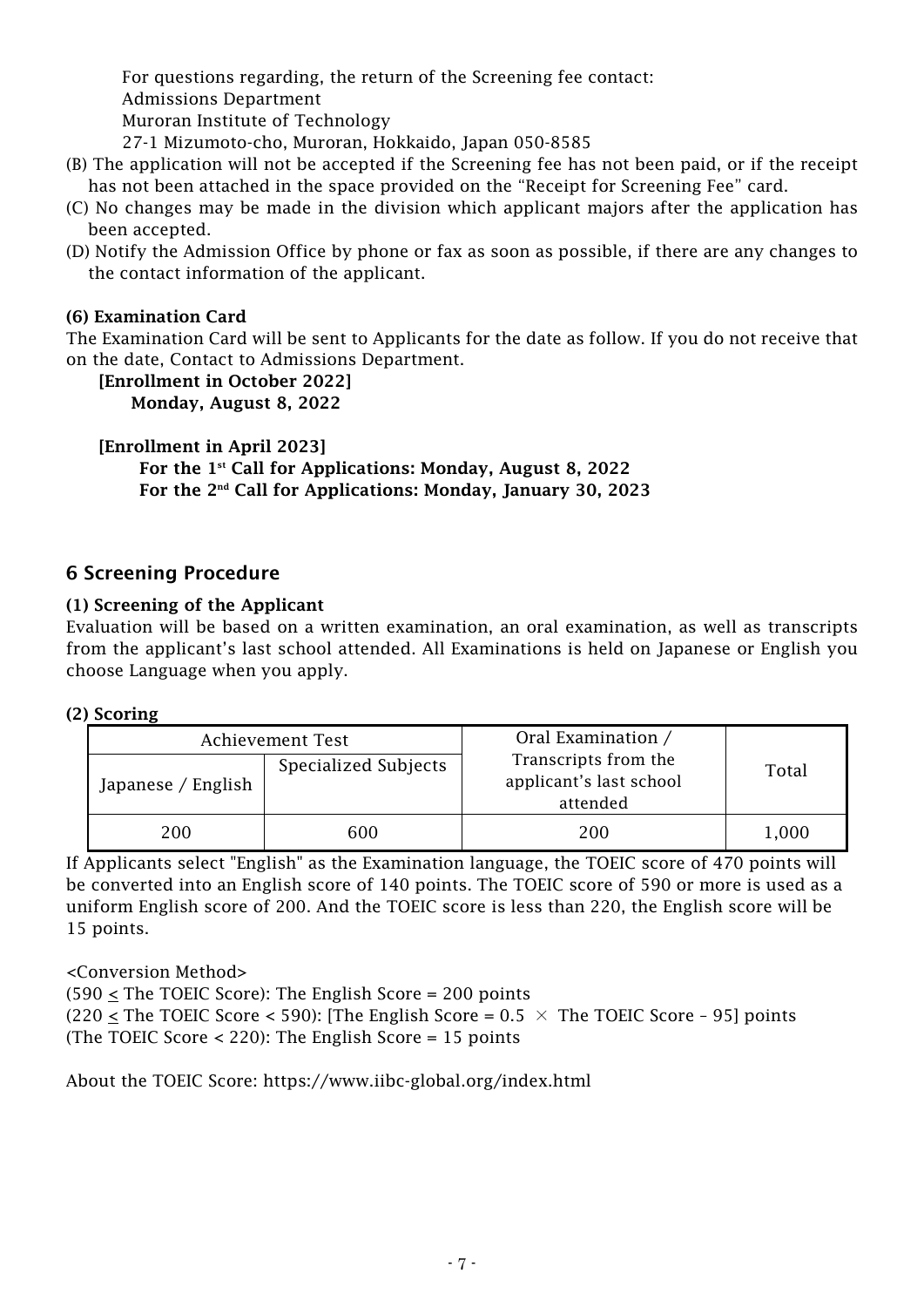# 7 Examination subject and schedules

## 7-1 Enrollment in October 2022

#### Division of Sustainable and Environmental Engineering Day 1: Tuesday, August 30, 2022

| <b>Examination type</b> |                         | Subjects of Examination                                                                       |                                                                                                                 | Time           |
|-------------------------|-------------------------|-----------------------------------------------------------------------------------------------|-----------------------------------------------------------------------------------------------------------------|----------------|
| Achievement<br>Test     | Japanese                | Common in each course<br>[Applicants who select<br><b>Examination Language</b><br>"Japanese"] | Written test for<br>Japanese language<br>ability                                                                | 10:00<br>11:20 |
|                         | English                 | Common in each course<br>[Applicants who select]<br><b>Examination Language</b><br>"English"] | <b>TOEIC IP Test</b>                                                                                            | 9:00<br>11:40  |
|                         | Specialized<br>Subjects | Course of Applied<br>Chemistry                                                                | General Chemistry,<br>General Biology                                                                           | 13:00          |
|                         |                         | Course of Chemical and<br><b>Biological Engineering</b>                                       | (Choose one subject)                                                                                            | 15:00          |
|                         |                         | Course of Architecture<br>and Building Engineering                                            | Structural Mechanics,<br>Architectural Planning<br>(Choose one subject)                                         |                |
|                         |                         | Course of Civil<br>Engineering<br>Course of System                                            | Structural Mechanics,<br>Soil Mechanics,<br><b>Hydraulics</b><br>(all 3 subjects required)<br>Essay (Theme: The | 13:00<br>16:00 |
|                         |                         | <b>Engineering for Public</b><br>Works                                                        | <b>General Public</b><br>Community) (required)                                                                  |                |

# Day 2: Wednesday, August 31, 2022

| Examination type | Subjects of Examination |  | Time        |
|------------------|-------------------------|--|-------------|
| Oral Examination | Common in each course   |  | $13:30\sim$ |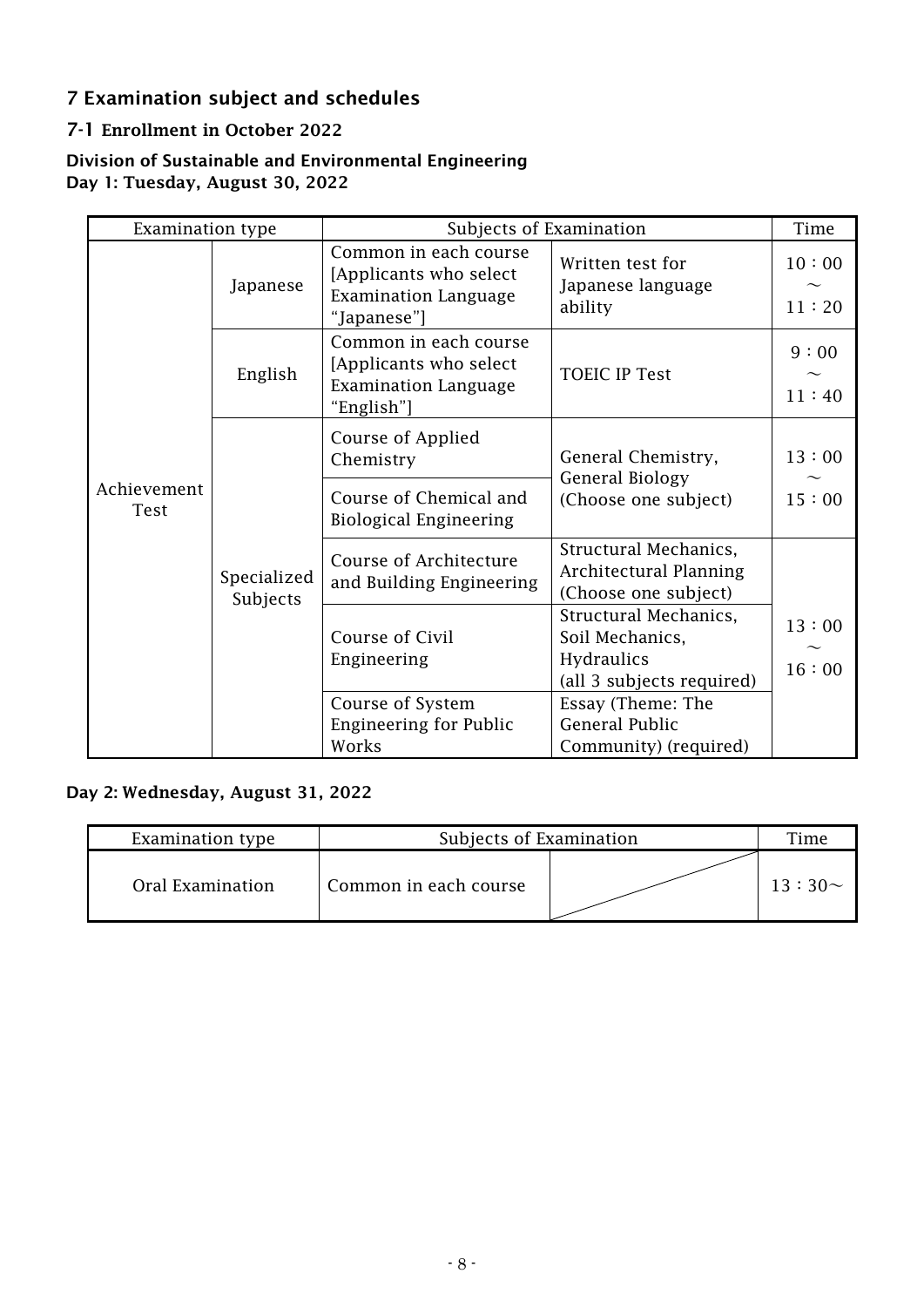### Division of Production Systems Engineering Day 1: Tuesday, August 30, 2022

| <b>Examination type</b>    |             | Subjects of Examination                                                                        |                                                  | Time                                       |
|----------------------------|-------------|------------------------------------------------------------------------------------------------|--------------------------------------------------|--------------------------------------------|
|                            | Japanese    | Common in each course<br>[Applicants who select]<br><b>Examination Language</b><br>"Japanese"] | Written test for<br>Japanese language<br>ability | 10:00<br>$\sim$<br>11:20                   |
| Achievement<br><b>Test</b> | English     | Common in each course<br>[Applicants who select]<br><b>Examination Language</b><br>"English"]  | <b>TOEIC IP Test</b>                             | 9:00<br>$\widetilde{\phantom{m}}$<br>11:40 |
|                            | Specialized | Course of Mechanical<br>Engineering                                                            | Mathematics (Linear<br>Algebra, Calculus,        | 13:00<br>$\sim$                            |
|                            | Subjects    | Course of Robotics                                                                             | Differential Equation)<br>(required)             | 15:00                                      |

# Day 2: Wednesday, August 31, 2022

| Examination type    |                         | Subjects of Examination                                  |                                                                                                                                                                                                       | Time          |
|---------------------|-------------------------|----------------------------------------------------------|-------------------------------------------------------------------------------------------------------------------------------------------------------------------------------------------------------|---------------|
| Achievement<br>Test | Specialized<br>Subjects | Course of Mechanical<br>Engineering                      | Thermodynamics, Fluid<br>Mechanics, Strength of<br>Materials, Dynamics of<br>Machinery, Control<br>Engineering (4 subject<br>selection from 5<br>subjects)<br>Mathematics, Physics<br>(both required) | 9:00<br>11:00 |
|                     |                         | Course of Robotics                                       |                                                                                                                                                                                                       |               |
|                     |                         | Course of Aerospace<br>System Engineering                |                                                                                                                                                                                                       |               |
|                     |                         | <b>Course of Materials</b><br>Science and<br>Engineering | Essay concerning this<br>specialty, Material<br>Engineering (both<br>required)                                                                                                                        |               |
|                     |                         | Course of Applied<br>Physics                             | Essay concerning this<br>specialty, Applied<br>Physics (both required)                                                                                                                                |               |
| Oral Examination    |                         | Common in each course                                    |                                                                                                                                                                                                       | 13:30         |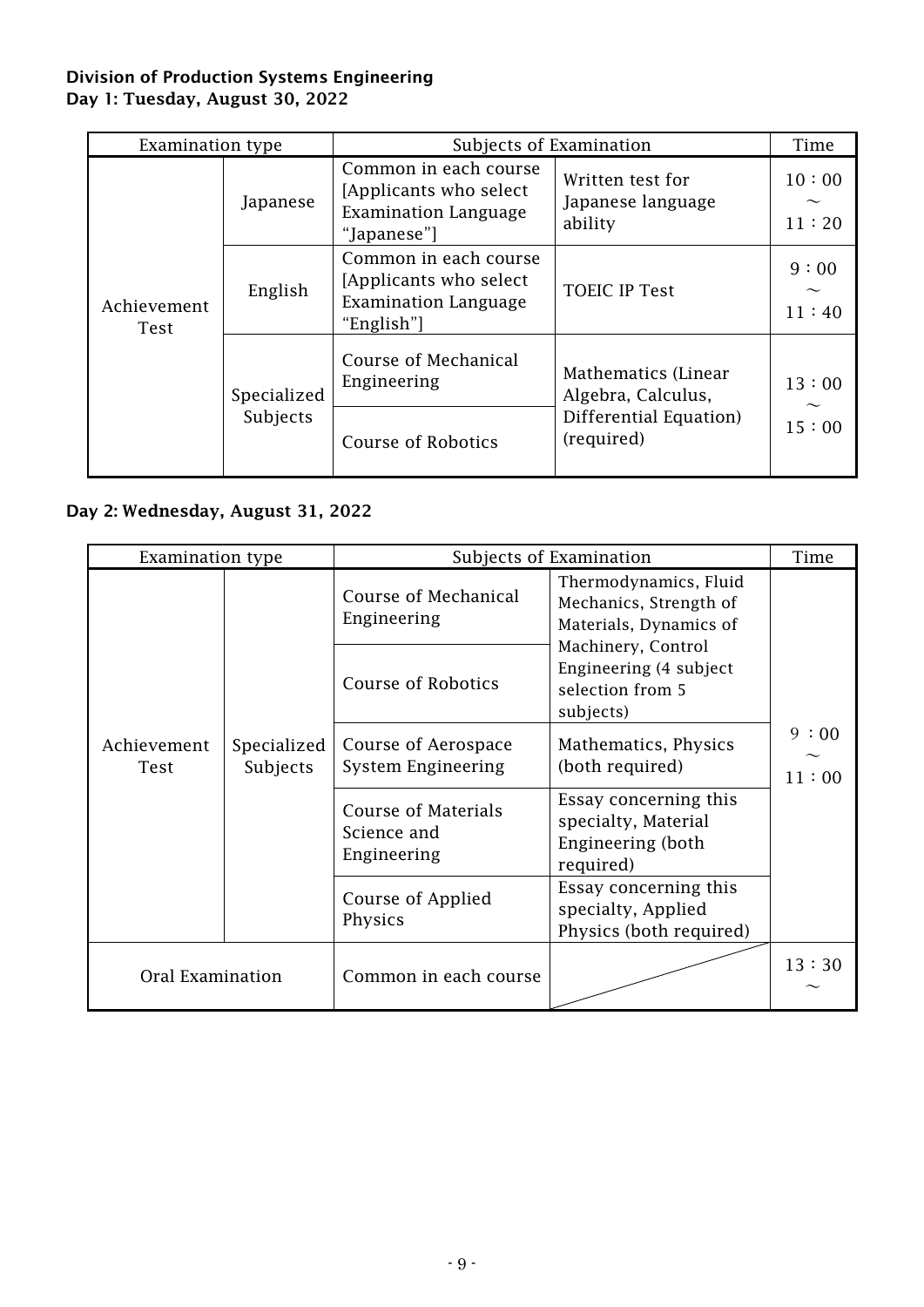## Division of Information and Electronic Engineering Day 1: Tuesday, August 30, 2022

| <b>Examination type</b>    |                         | Subjects of Examination                                                                                         |                                                                                                | Time           |
|----------------------------|-------------------------|-----------------------------------------------------------------------------------------------------------------|------------------------------------------------------------------------------------------------|----------------|
|                            | Japanese                | Common in each course<br>[Applicants who select]<br><b>Examination Language</b><br>"Japanese"]                  | Written test for<br>Japanese language<br>ability                                               | 10:00<br>11:20 |
|                            | English                 | Common in each course<br>[Applicants who select]<br><b>Examination Language</b><br>"English"]                   | <b>TOEIC IP Test</b>                                                                           | 9:00<br>11:40  |
| Achievement<br><b>Test</b> |                         | Course of Computer<br>Systemics<br>Course of Intelligent<br>Informatics                                         | Essay (Theme: Basic<br>Information<br>Engineering,<br>Computational<br>Engineering) (required) | 13:00          |
|                            | Specialized<br>Subjects | Course of Electrical and<br>Communication<br>Engineering<br>Course of Electron<br>Device and<br>Instrumentation | Industrial Mathematics,<br><b>Electric Circuit</b><br>(all 2 subjects required)                | 15:00          |

# Day 2: Wednesday, August 31, 2022

| Examination type           |                         | Subjects of Examination                                                                                         |                                                                      | Time                    |
|----------------------------|-------------------------|-----------------------------------------------------------------------------------------------------------------|----------------------------------------------------------------------|-------------------------|
| Achievement<br><b>Test</b> | Specialized<br>Subjects | Course of Electrical and<br>Communication<br>Engineering<br>Course of Electron<br>Device and<br>Instrumentation | Electromagnetics,<br>Electronic Circuit<br>(all 2 subjects required) | 9:00<br>$\sim$<br>11:00 |
| Oral Examination           |                         | Common in each course                                                                                           |                                                                      | 13:30                   |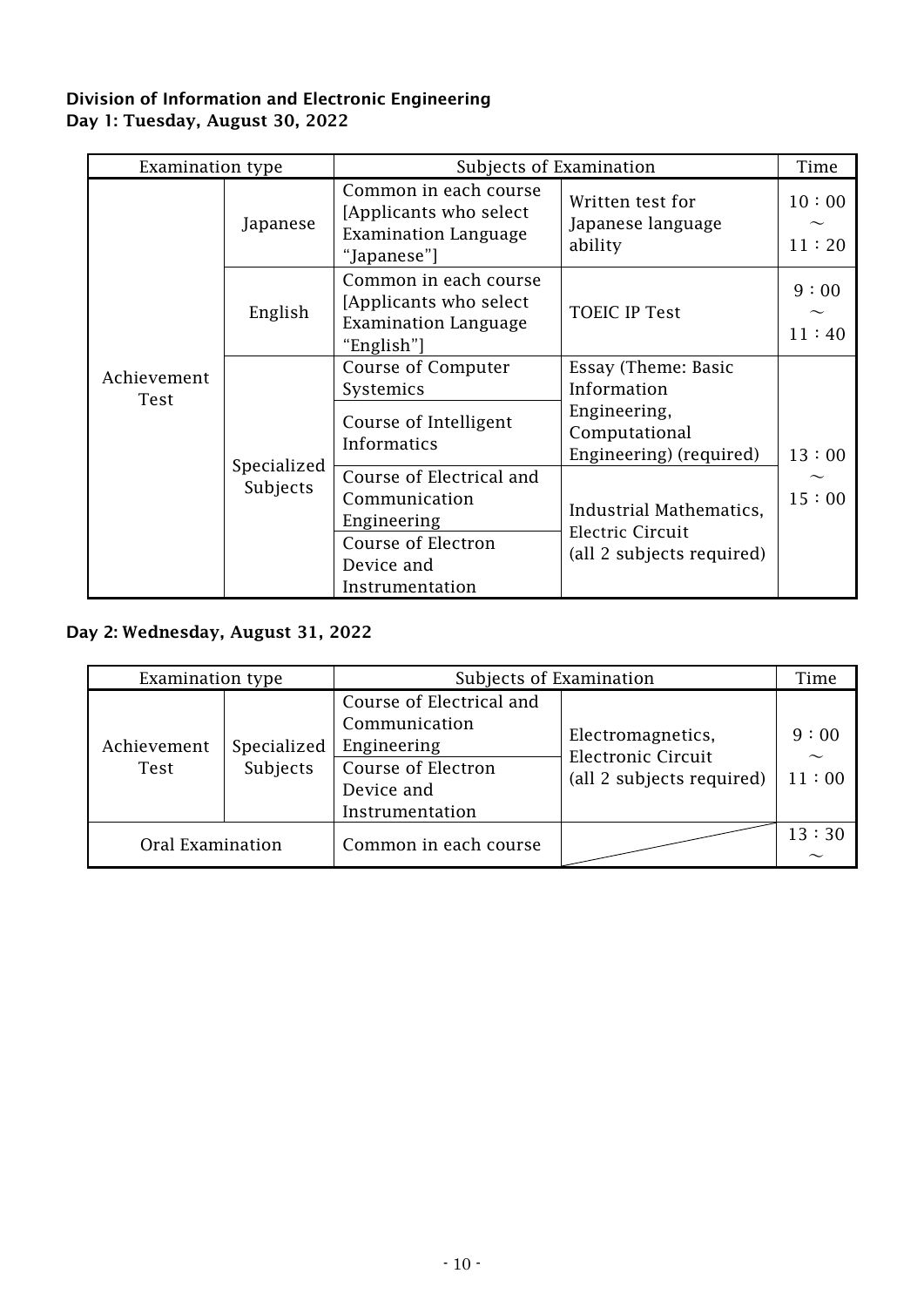# 7-2 Enrollment in April 2023

#### Division of Sustainable and Environmental Engineering Day 1: For the 1<sup>st</sup> Call for Applications: Tuesday, August 30, 2022 For the 2<sup>nd</sup> Call for Applications: Tuesday, February 28, 2023

|                            | Examination type        |                                                                                                  | Subjects of Examination                                                                                                                                                                                                                    | Time           |
|----------------------------|-------------------------|--------------------------------------------------------------------------------------------------|--------------------------------------------------------------------------------------------------------------------------------------------------------------------------------------------------------------------------------------------|----------------|
|                            | Japanese                | Common in each<br>course<br>[Applicants who select<br><b>Examination Language</b><br>"Japanese"] | Written test for<br>Japanese language<br>ability                                                                                                                                                                                           | 10:00<br>11:20 |
| Achievement<br><b>Test</b> | English                 | Common in each<br>course<br>[Applicants who select<br><b>Examination Language</b><br>"English"]  | <b>TOEIC IP Test</b>                                                                                                                                                                                                                       | 9:00<br>11:40  |
|                            | Specialized<br>Subjects | Course of Chemical<br>and Biological Systems                                                     | Basis for chemical and<br>biological systems<br>(Each basic subject of<br>Physical Chemistry,<br>Inorganic and<br>analytical chemistry,<br>Organic Chemistry,<br>Biochemistry,<br>Biotechnology, and<br>Process Engineering)<br>(required) | 13:00<br>15:00 |
|                            |                         | Course of Architecture<br>and Building<br>Engineering                                            | Structural Mechanics,<br>Architectural Planning<br>(Choose one subject)                                                                                                                                                                    | 13:00<br>16:00 |
|                            |                         | Course of Civil<br>Engineering                                                                   | Structural Mechanics,<br>Hydraulics<br>(all 2 subjects<br>required)                                                                                                                                                                        | 13:00<br>15:00 |

### Day 2: For the 1<sup>st</sup> Call for Applications: Wednesday, August 31, 2022 For the 2nd Call for Applications: Wednesday, March 1, 2023

| Examination type           |                         | Subjects of Examination                                   |                                                                                   | Time                    |
|----------------------------|-------------------------|-----------------------------------------------------------|-----------------------------------------------------------------------------------|-------------------------|
|                            |                         | Course of Chemical and<br><b>Biological Systems</b>       | (Specialized subject)<br>exams will be<br>administered only on the<br>first day.) |                         |
| Achievement<br><b>Test</b> | Specialized<br>Subjects | Course of Architecture and<br><b>Building Engineering</b> | (Specialized subject<br>exams will be<br>administered only on the<br>first day.)  |                         |
|                            |                         | Course of Civil Engineering                               | Soil Mechanics<br>(required)                                                      | 9:00<br>$\sim$<br>10:00 |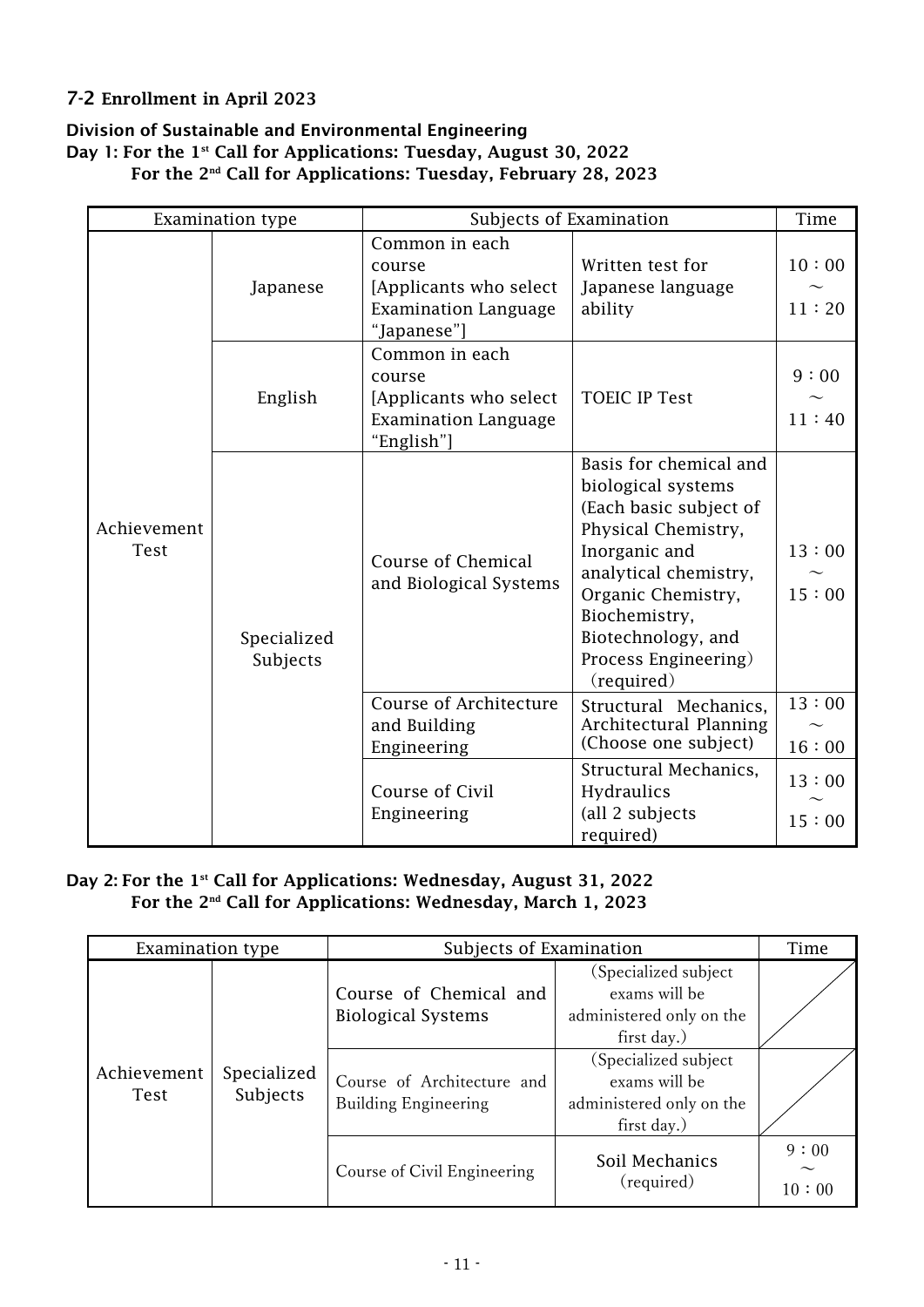| Oral Examination | Common in each course . |  | $30\sim$ |
|------------------|-------------------------|--|----------|
|------------------|-------------------------|--|----------|

Note: Please check the website (http://www.muroran-

it.ac.jp/rikagaku/ac/Guide/Graduate/GradExamination-j. html) for information on the content of the specialized subject for Course of Chemical and Biological Systems in Division of Sustainable and Environmental Engineering.

#### Division of Production Systems Engineering Day 1: For the 1<sup>st</sup> Call for Applications: Tuesday, August 30, 2022 For the 2nd Call for Applications: Tuesday, February 28, 2023

| Examination type    |                         | Subjects of Examination                                                                        |                                                                                                         | Time           |
|---------------------|-------------------------|------------------------------------------------------------------------------------------------|---------------------------------------------------------------------------------------------------------|----------------|
|                     | Japanese                | Common in each course<br>[Applicants who select]<br><b>Examination Language</b><br>"Japanese"] | Written test for<br>Japanese language<br>ability                                                        | 10:00<br>11:20 |
|                     | English                 | Common in each course<br>[Applicants who select<br><b>Examination Language</b><br>"English"]   | <b>TOEIC IP Test</b>                                                                                    | 9:00<br>11:40  |
| Achievement<br>Test |                         | Course of Robotics and<br>Mechanical Engineering                                               | Mathematics (Linear<br>Algebra, Calculus,<br>Differential Equation)<br>(required)                       | 13:00<br>15:00 |
|                     | Specialized<br>Subjects | Course of Aerospace<br>Engineering                                                             | (Specialized subject<br>exams will be<br>administered only on<br>the Day $2.$ )                         |                |
|                     |                         | Course of Physics and<br><b>Materials Science</b>                                              | ( Specialized<br>subject<br>will<br>be<br>exams<br>administered only<br><sub>on</sub><br>the Day $2.$ ) |                |

#### Day 2: For the 1<sup>st</sup> Call for Applications: Wednesday, August 31, 2022 For the 2nd Call for Applications: Wednesday, March 1, 2023

| Examination type           |                         | Subjects of Examination                           |                                                                                                                           | Time                              |
|----------------------------|-------------------------|---------------------------------------------------|---------------------------------------------------------------------------------------------------------------------------|-----------------------------------|
| Achievement<br><b>Test</b> | Specialized<br>Subjects | Course of Robotics and<br>Mechanical Engineering  | Thermodynamics, Fluid<br>Mechanics, Strength of<br>Materials, Dynamics of<br>Machinery, Control<br>Engineering (required) | 9:00<br>$\sim$<br>11:30           |
|                            |                         | Course of Aerospace<br>Engineering                | Mathematics, Physics<br>(both required)                                                                                   | 9:00<br>$\sim$<br>11:00           |
|                            |                         | Course of Physics and<br><b>Materials Science</b> | Essay concerning this<br>specialty, Physics (both<br>required)                                                            | 9:00<br>$\sim$<br>$\therefore 00$ |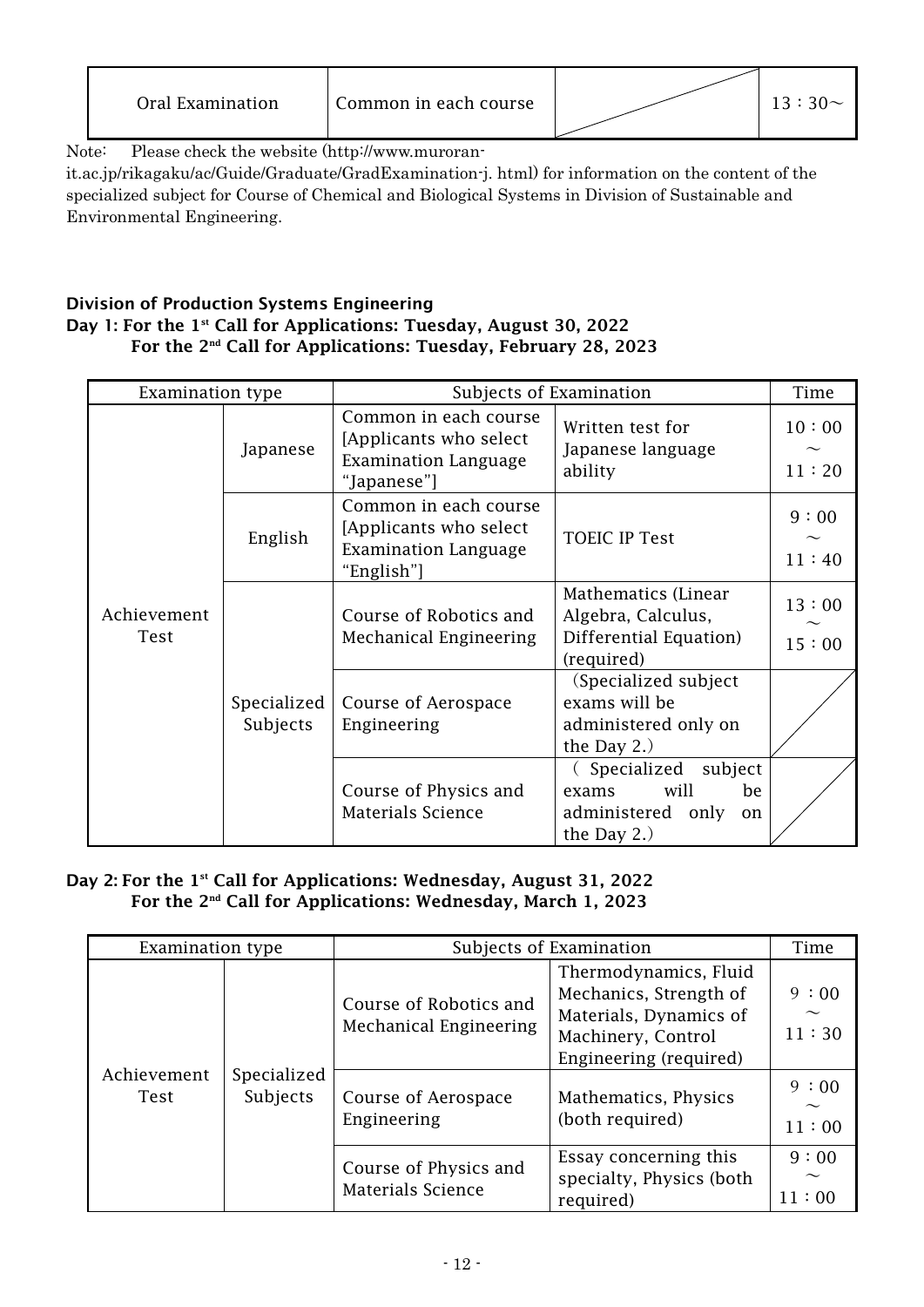#### Division of Information and Electronic Engineering Day 1: For the  $1^{st}$  Call for Applications: Tuesday, August 30, 2022 For the 2nd Call for Applications: Tuesday, February 28, 2023

| <b>Examination type</b> |             | Subjects of Examination                                                                        |                                                                                      | Time                     |
|-------------------------|-------------|------------------------------------------------------------------------------------------------|--------------------------------------------------------------------------------------|--------------------------|
| Achievement<br>Test     | Japanese    | Common in each course<br>[Applicants who select]<br><b>Examination Language</b><br>"Japanese"] | Written test for<br>Japanese language<br>ability                                     | 10:00<br>$\sim$<br>11:20 |
|                         | English     | Common in each course<br>[Applicants who select]<br><b>Examination Language</b><br>"English"]  | <b>TOEIC IP Test</b>                                                                 | 9:00<br>11:40            |
|                         | Specialized | Course of Computer<br>Systemics                                                                | Information<br><b>Basic</b><br>Engineering,<br>Computer<br>System<br>(both required) | 13:00<br>15:00           |
|                         | Subjects    | Course of Electrical and<br>Electronic Engineering                                             | Mathematics<br>Industrial<br>(required)                                              | 13:00<br>14:30           |

### Day 2: For the 1<sup>st</sup> Call for Applications: Wednesday, August 31, 2022 For the 2nd Call for Applications: Wednesday, March 1, 2023

| Examination type    |                         | Subjects of Examination                                   |                                                                                                           | Time                                       |
|---------------------|-------------------------|-----------------------------------------------------------|-----------------------------------------------------------------------------------------------------------|--------------------------------------------|
| Achievement<br>Test | Specialized<br>Subjects | Course of Computer<br>Systemics                           | Essay (Theme: Basic of<br>Information Science,<br>Engineering)<br>(required)                              | 9:00<br>$\widetilde{\phantom{m}}$<br>11:00 |
|                     |                         | Course of Electrical and<br><b>Electronic Engineering</b> | Electromagnetics,<br>Electric Circuit,<br>Electronic Circuit (2)<br>subject selection from<br>3 subjects) | 9:00<br>$\sim$<br>11:00                    |
| Oral Examination    |                         | Common in each course                                     |                                                                                                           | 13:30                                      |

# 8 How to follow recent changes or updates

Muroran IT offers entrance-exam information on its official website as needed. Please get access to the site regularly and frequently until the examination date. For details, check the official website of Muroran IT: https://www.muroran-it.ac.jp

We will inform you of the details through the website in case the scheduled examination may be canceled due to unforeseen circumstances.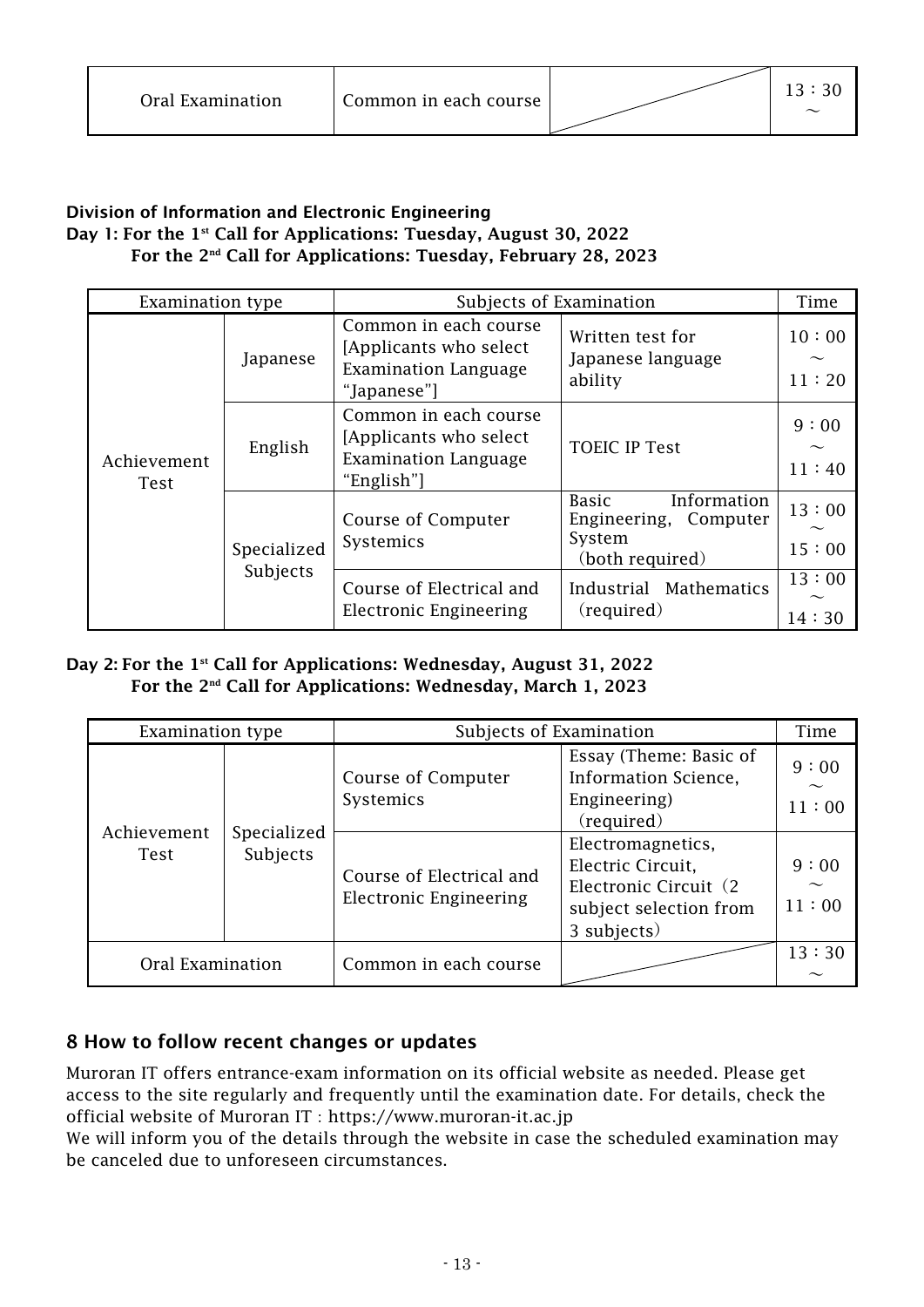# 9 Location of Examination

Muroran Institute of Technology: 27-1 Mizumoto-cho, Muroran, Hokkaido, Japan Note:Information on test rooms will be posted on the day before the admission test on the message board on the first floor of Building N of Education and Research Building No. 3 as well as on the message board for each faculty. The same information will also be posted on the official Muroran IT website.

## 10 Announcement of the Screening Result:

[Enrollment in October 2022] 10:00 a.m. on Friday, September 16, 2022

[Enrollment in April 2023] For the 1<sup>st</sup> Call for Applications: 10:00 a.m. on Friday, September 16, 2022 For the 2nd Call for Applications: 10:00 a.m. on Tuesday, March 21, 2023

The examination numbers of successful applicants will be posted on the first floor of Building N of Education and Research Building No. 3, as well as on the official Muroran IT website regarding screening results. In addition, a notice will be sent to all successful applicants by mail. Unsuccessful applicants will not be notified.

Notes:

- I. The date and time of announcement of the screening results is provisional and subject to change. Such change will be announced on the website of Muroran IT.
- II. Muroran IT will not answer any inquiry about screening results by phone or e-mail.
- III. An acceptance letter will be sent on the day of announcement of the screening results; it is not meant to arrive on the day of announcement of the screening results.

## 11 Points to Keep in Mind When Applying

- (1) Muroran Institute of Technology is a national institute.
- (2) The Master's course is a two-year course. The degree will be awarded to those who have earned the required credits, submitted a research thesis and passed the oral defense of the thesis. Students can proceed to a three-year Doctor's Course after finishing a master's Course.
- (3) For October 2022 Admissions, the academic year begins in October, and ends in September of the next year, the first semester runs from October to March, and the second from April to September. For April 2023 admissions, the academic year begins in April, and ends in March of the next year, the first semester runs from April to September, and the second from October to March.
- (4) All classes are held in Japanese, so a proficient knowledge of Japanese is necessary.
- (5) Applicants are advised to consult with a faculty member in the case there are no appropriate faculty advisors to assist the applicant with his particular subject of research.
- (6) Dormitory for Foreign Students: A limited number of students are permitted upon selection by the Institute to live there for one year only, if space is available.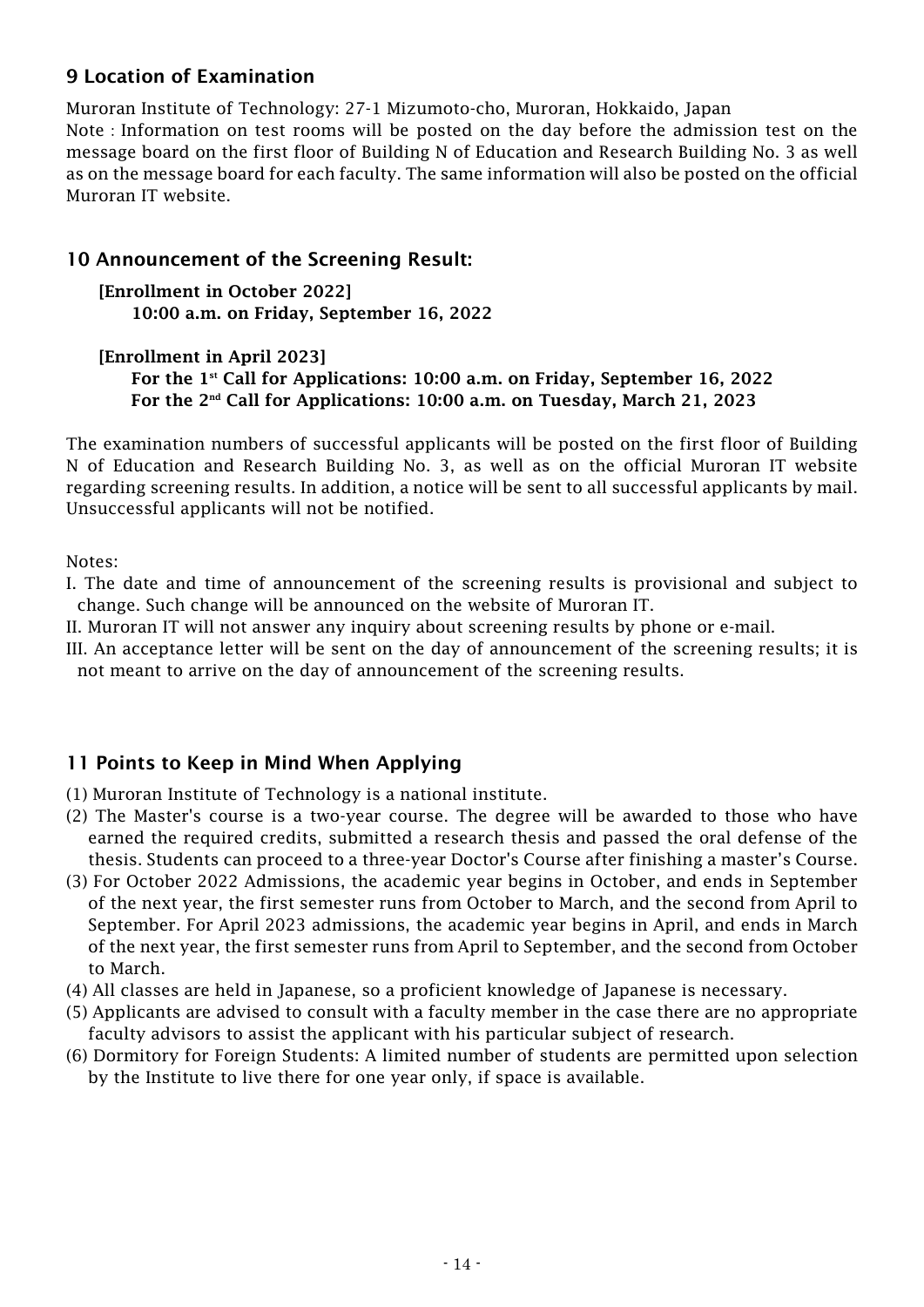# VI Foreign Student Examination (Overseas Applicants)

Guidelines concerning the call for foreign student applicants can be found on the official Muroran IT website, at the URL below:

https://muroran-it.ac.jp/entrance/isee/guidelines\_is/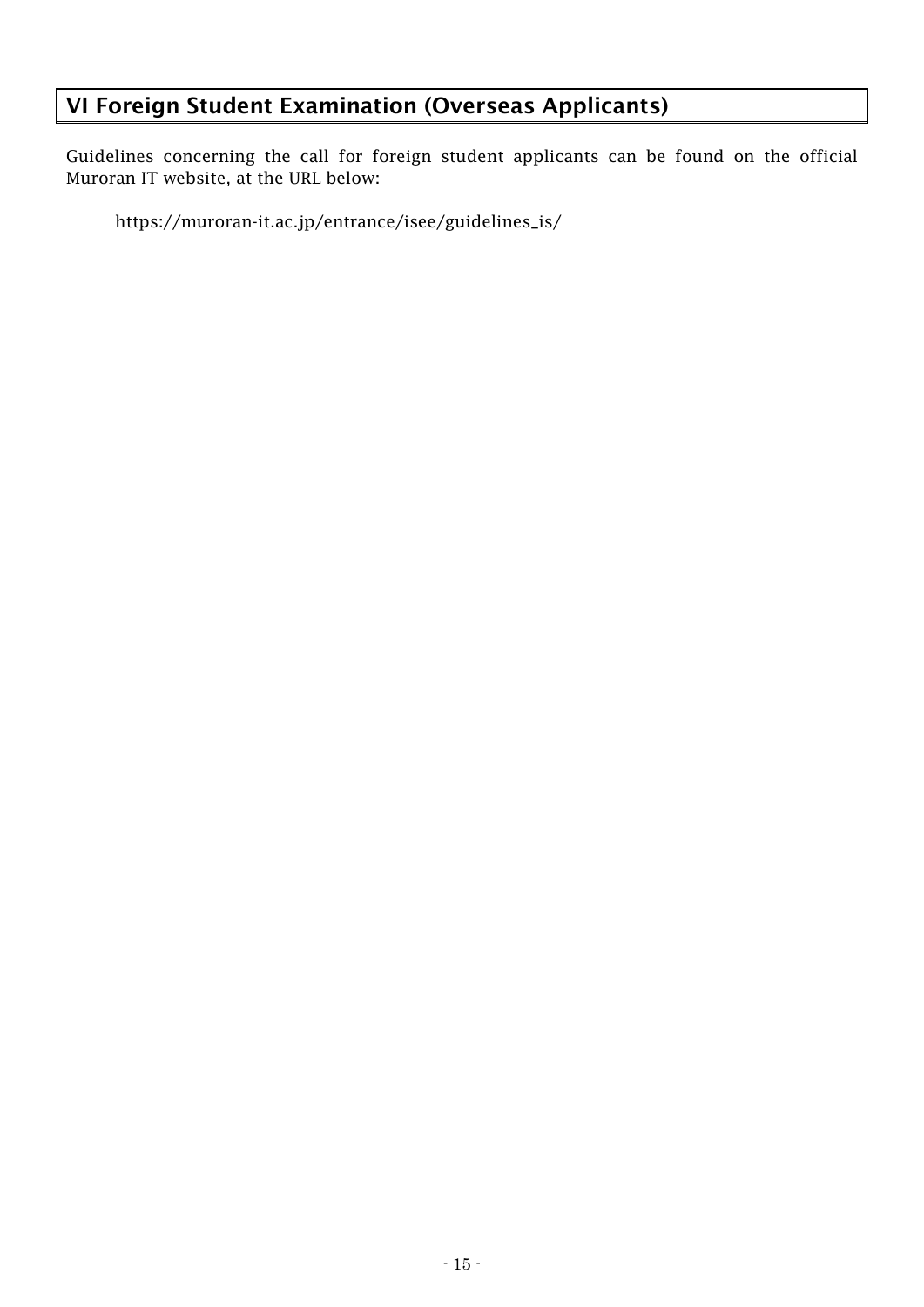# VII Enrollment Procedures

Once the applicant has been informed of his acceptance, the following documents must be brought in within the specified period to complete the enrollment procedures.

However, if the applicant is unable to bring the documents in person to complete the enrollment procedures, they may be submitted all at once by registered mail (within the prescribed enrollment period).

|                             | Remarks                                                                                                                                         |                                                           |                                                           |  |
|-----------------------------|-------------------------------------------------------------------------------------------------------------------------------------------------|-----------------------------------------------------------|-----------------------------------------------------------|--|
| Items                       | October 2022<br>Admission                                                                                                                       | April 2023<br>Admission<br>$1st$ Call<br>for Applications | April 2023<br>Admission<br>$2st$ Call<br>for Applications |  |
|                             | Tuesday, September 20,<br>2022 to Monday<br>September 26, 2022                                                                                  | Tuesday, March 7,<br>2023 to Wednesday,<br>March 15, 2023 | Wednesday, March 22,<br>2023 to Monday, March<br>27, 2023 |  |
| <b>Enrollment Period</b>    | Office hours: 10:30 a.m. to 4:00 p.m.<br>Documents sent by mail must reach the office by 4:00 p.m. on the last<br>day of the enrollment period. |                                                           |                                                           |  |
| Place to Enroll             | Office of Admissions Strategic and Action Plan,<br>Muroran Institute of Technology<br>27-1 Mizumoto-cho, Muroran, Hokkaido, Japan 050-8585      |                                                           |                                                           |  |
| Required                    | a. Examination admission card                                                                                                                   |                                                           |                                                           |  |
| Documents for<br>Enrollment | b. Documents requested by the Admission Division                                                                                                |                                                           |                                                           |  |
| Payments                    | Entrance Fee 282,000 JPY [Expected amount]                                                                                                      |                                                           |                                                           |  |

#### \* Points to keep in mind concerning enrollment procedures

- I. Students who wish to decline enrollment must contact the Admission Office on the telephone, stating their intention to decline.
- Note:Students who do not complete the enrollment procedures during the enrollment period will be considered as having declined enrollment.
- II. Students who have completed the enrollment procedures, but would like to decline enrollment, October 2022 students must do so by 5:00 p.m. on Friday, September 30, 2022 to the admissions department, and April 2023 students must do so by 5:00p.m. on Friday, March 31, 2023 to the admissions department.
- III. Students who have completed the enrollment procedures, but who decline enrollment after period of above article II will be treated as a withdrawing student.
- IV. Under no circumstances will the entrance fee be returned.
- V. Detailed information about the necessary documents, as well as the amount and payment method of the entrance fee and tuition fees, will be included in the enrollment information to be sent after the announcement of the successful candidates (early in February 2023).
- VI. The entrance fee and tuition listed above are only scheduled amounts. If these fees are revised at the time of admission or while a student is in attendance, the student will be charged the revised fees and/or tuition.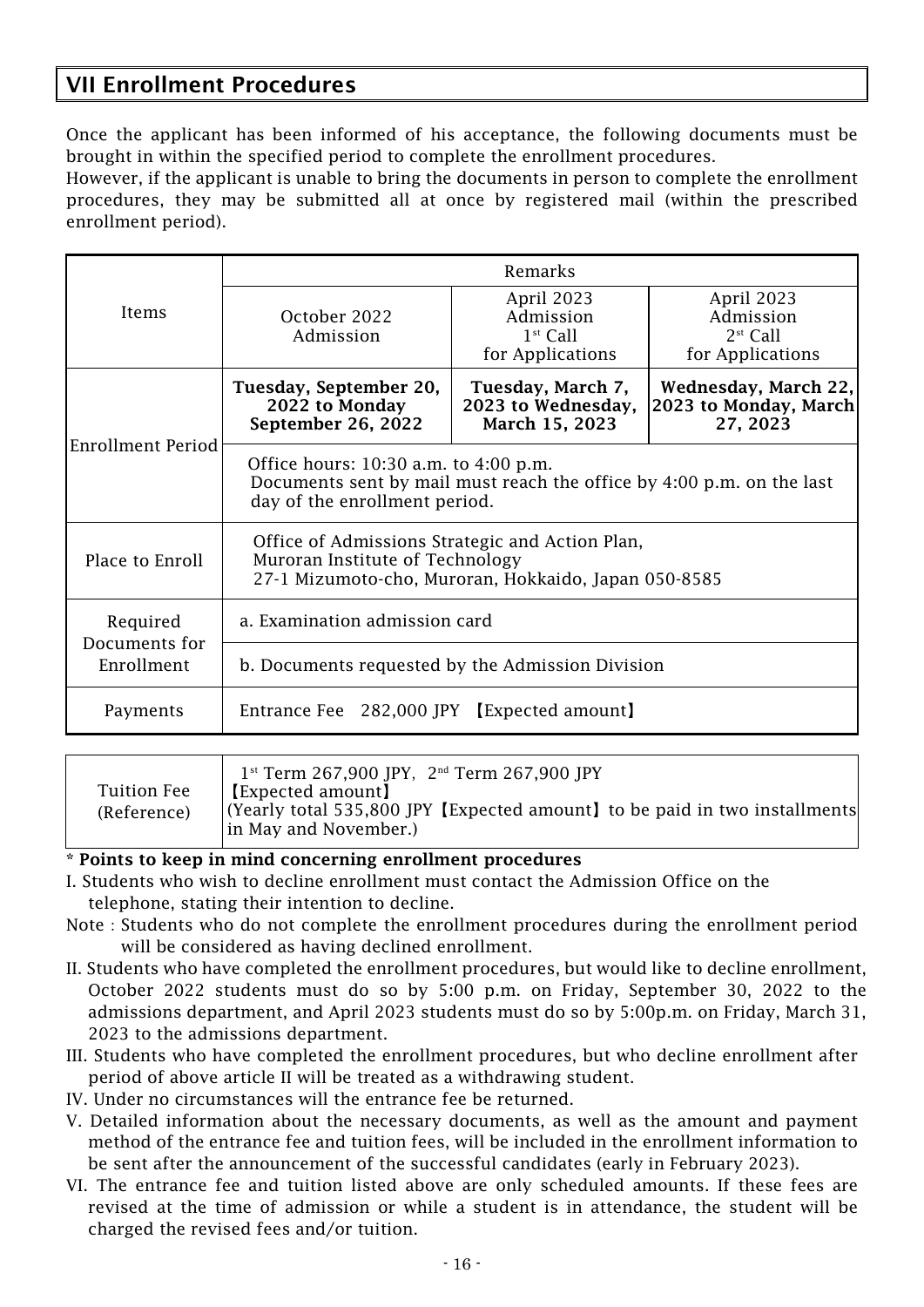- VII. Students with a Japanese Government Scholarship will not be required to pay the entrance fee and tuition.
- VIII. It is possible to waive or postpone the entrance fee and tuition. Before making any payments, it is necessary for the student to apply to this program. For details, check the official website of Muroran IT:

https://muroran-it.ac.jp/entrance/ef\_tf/f\_exemption/ (in Japanese only)

For more information, contact the Student Support Section of the Academic Affairs Department TEL 0143(46)5129,5130

IX. If applying for the program of entrance fee waiver or postponement, and then declining admission after completing the admission procedures, the application for the program shall not be approved, and the entrance fee shall be paid.